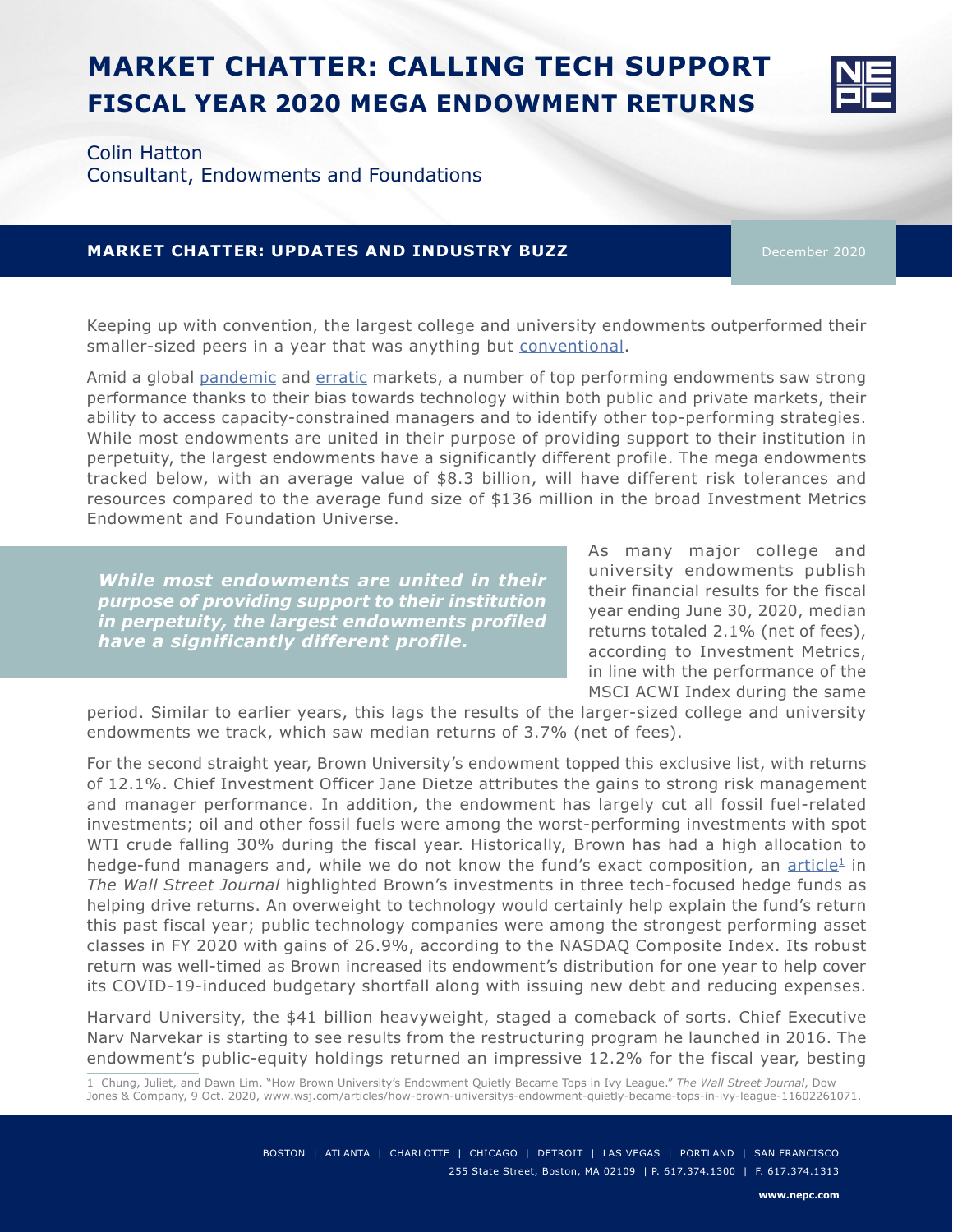#### **2020 Fiscal Year Endowment Performance (12-months ending June 30, 2020)**

| <b>Rank</b>             | <b>Institution</b>                     | Return  | <b>Size</b><br>(\$B) |
|-------------------------|----------------------------------------|---------|----------------------|
| $\mathbf{1}$            | <b>Brown</b>                           | 12.1%   | 4.7                  |
| $\overline{\mathbf{2}}$ | Rockefeller University                 | 10.7%   | 2.3                  |
| 3                       | Washington University in St. Louis     | 9.9%    | N/A                  |
| 4                       | UTIMCO*                                | $9.5\%$ | 38.3                 |
| 5                       | MIT                                    | $8.3\%$ | 18.4                 |
| $6\phantom{1}6$         | Dartmouth                              | 7.6%    | 6.0                  |
| 7                       | Harvard                                | 7.3%    | 41.9                 |
| 8                       | Yale                                   | 6.8%    | 31.2                 |
| $\overline{9}$          | <b>Bowdoin</b>                         | 5.9%    | 1.8                  |
| 10                      | Pennsylvania State University          | 5.7%    | 4.6                  |
| 11                      | Princeton                              | 5.6%    | 26.6                 |
| 11                      | Stanford                               | $5.6\%$ | 30.3                 |
| 13                      | Columbia                               | 5.5%    | 11.3                 |
| 14                      | Carnegie Mellon                        | $5.4\%$ | 2.1                  |
| 15                      | Univ. of Virginia (Gross of Fees)      | 5.3%    | 9.9                  |
| 16                      | Michigan State                         | 5.1%    | 3.1                  |
| 17                      | University of California               | 5.0%    | 14.0                 |
| 18                      | University of Colorado Foundation      | 4.2%    | 1.9                  |
| 19                      | University of Florida                  | 3.7%    | 1.9                  |
| 19                      | Tufts                                  | 3.7%    | 1.7                  |
| 19                      | University of Rochester                | 3.7%    | 2.6                  |
| 22                      | University of Pennsylvania             | $3.4\%$ | 14.9                 |
| 23                      | Washington & Lee                       | $3.2\%$ | 1.2                  |
| 23                      | University of Chicago                  | $3.2\%$ | 8.6                  |
| 25                      | Berea                                  | $3.0\%$ | 1.2                  |
| $\overline{26}$         | University of Arkansas                 | 2.9%    | 1.9                  |
| 27                      | University of Michigan                 | 2.3%    | 12.5                 |
|                         | <b>Inv. Metrics All E&amp;F Median</b> | $2.1\%$ | N/A                  |
| $\overline{28}$         | North Carolina State                   | 2.1%    | 1.1                  |
| 29                      | Cornell                                | 1.9%    | 7.2                  |
| 30                      | University of Minnesota                | 1.6%    | 2.5                  |
| 31                      | Case Western                           | 1.3%    | 1.9                  |
| 32                      | University of Missouri                 | 1.2%    | 1.7                  |
| 33                      | University of Washington               | 1.1%    | 3.6                  |
| 34                      | Ohio State                             | 1.1%    | 2.0                  |
| 34                      | Univ. System of Maryland Fdn.          | 0.9%    | 1.5                  |
| 36                      | Duke                                   | 0.7%    | 8.5                  |
| 37                      | University of Kansas                   | 0.4%    | 1.6                  |
| 38                      | Vanderbilt                             | $-0.1%$ | 6.9                  |
| 39                      | University of Nebraska                 | $-1.3%$ | 1.7                  |
| 40                      | University of Illinois Foundation      | $-2.5%$ | 1.9                  |
| 41                      | Univ. of Tennessee System              | $-2.6%$ | 1.0                  |
| 42                      | Virginia Tech                          | $-5.0%$ | 1.2                  |

*<sup>\*</sup>UTIMCO data is for combined Long Term and Permanent Funds, as of 8/31/20 Fiscal Year End*

*Source: Investment Metrics, Respective Endowment Press Releases*

the MSCI ACWI Index by 10 percentage points. While not accounting for all the public stocks it holds, Harvard's 13F SEC filings similarly indicate a technology bias with significant holdings in information technology and healthcare. The fund's sizable allocation to private equity also contributed to performance, with returns of 10.2%, higher than the 5.5% in gains posted by the C│A Global All PE Index. Harvard does not break out its private markets exposure; however, Mr. Narvekar indicated in his annual letter<sup>2</sup> that Harvard has a lower allocation to venture capital compared to peers, and that the team is carefully considering the amount of risk taken in this area. All in, it appears Harvard benefited from technology and growth holdings over the past year and the investment team maintains a favorable view of the space.

Last year we [theorized](https://www.nepc.com/insights/the-privates-drive-it-fiscal-year-2019-mega-endowment-returns) that large endowments were generally outperforming their smaller peers due to higher allocations to private markets. For FY 2020, we believe this remains a driving factor. At the start of this year, endowments with more than \$1 billion in assets under management had a 9% allocation to venture capital and 13.6% to other private equity, significantly higher than the 2.2% and 6.2% allocations, respectively, for all endowments<sup>3</sup>. While venture capital produced some of the strongest returns, the mega endowments likely did face some headwinds by being underweight strong-performing large-cap US stocks and core bonds in favor of their traditional overweights to more modestlyperforming buyouts and other traditional private equity investments.

However, the mega endowments continue to benefit from mature private-market programs that are out of the J-Curve, while other institutions may still be building towards strategic targets.

2 Narvekar, N.P. "Narv". *Message from the CEO.* Harvard Management Company, Oct. 2020, finance.harvard.edu/files/fad/files/fy20\_hmc\_letter.pdf?m=1603377170. 3 2019 NACUBO-TIAA Study of Endowments, Difference be-

tween dollar weighted average allocation of >\$1B Endowments and Equal Weighted average allocation of all institutions.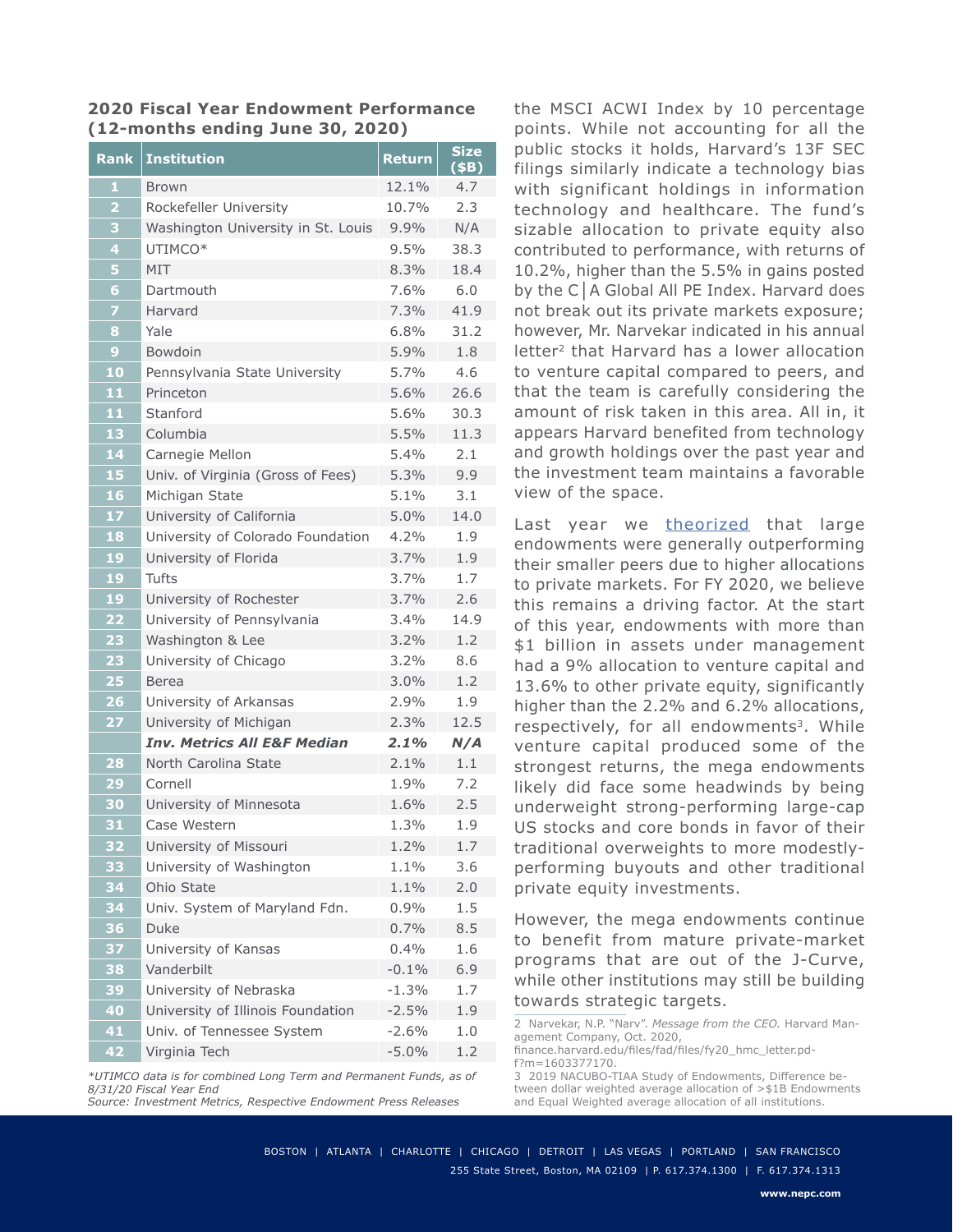### **One-Year Benchmark Returns (periods ending June 30, 2020)**



At NEPC, we continue to assess the trends of the largest and top-performing funds. In the past fiscal year, a tilt towards growth and access to top-tier managers have been major contributors of success for endowments. Technology and other high-growth companies have excelled over the last decade and even more so in the past 12 months. That said, we still believe that [value](https://www.nepc.com/insights/taking-stock-the-faceoff-between-value-and-growth-part-3-too-early-to-call-it) stocks are an important part of a diversified portfolio and manager selection is key to strong returns. To benefit our clients, NEPC's 58-person strong research team works tirelessly to identify and gain access to the best managers. To learn more about how we can help you build and assess your portfolio, please contact your NEPC consultant.

> BOSTON | ATLANTA | CHARLOTTE | CHICAGO | DETROIT | LAS VEGAS | PORTLAND | SAN FRANCISCO 255 State Street, Boston, MA 02109 | P. 617.374.1300 | F. 617.374.1313